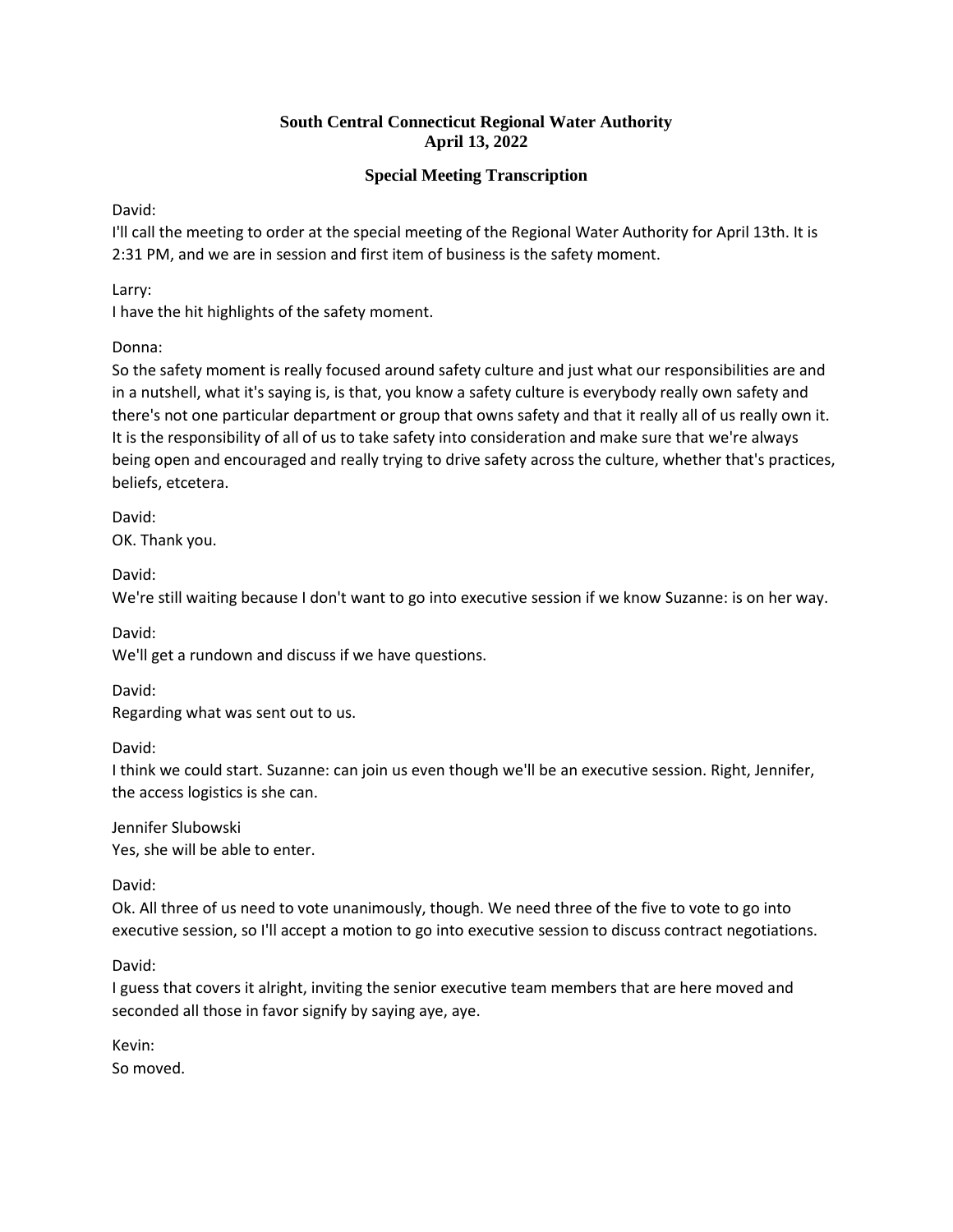Catherine: Second.

Kevin:

Aye.

[EXECUTIVE SESSION TAKES PLACE FROM 2:35 P.M. TO 3:09 P.M.]

David:

Then we are now out of executive session and we will go to item B where we were and we will. We've done the presentation, we've done the explanation actually I'm sorry we are on item C, right?

David:

Consider and act on... Well, it really wasn't the committee's recommendation, it was just Kevin and I decided logistically, didn't make a lot of sense to have this two meetings today and it's a meeting of the whole right? So we are moving to approve management's request to enter into an Asset Purchase Agreement. What's your pleasure with the motion that we have here?

Catherine:

Yes.

Kevin: Right.

David: The purchase?

Catherine: No, I moved the approval of….

Catherine:

The resolution to no. OK, I move the adoption of the resolution proposed to for adoption by the five Member board to approve the acquisition.

Catherine: As laid out in the resolution.

Catherine: That help?

David: That was clear. Is there a second?

Kevin: Second

David: Checking if by Kevin further discussion yes, Suzanne:.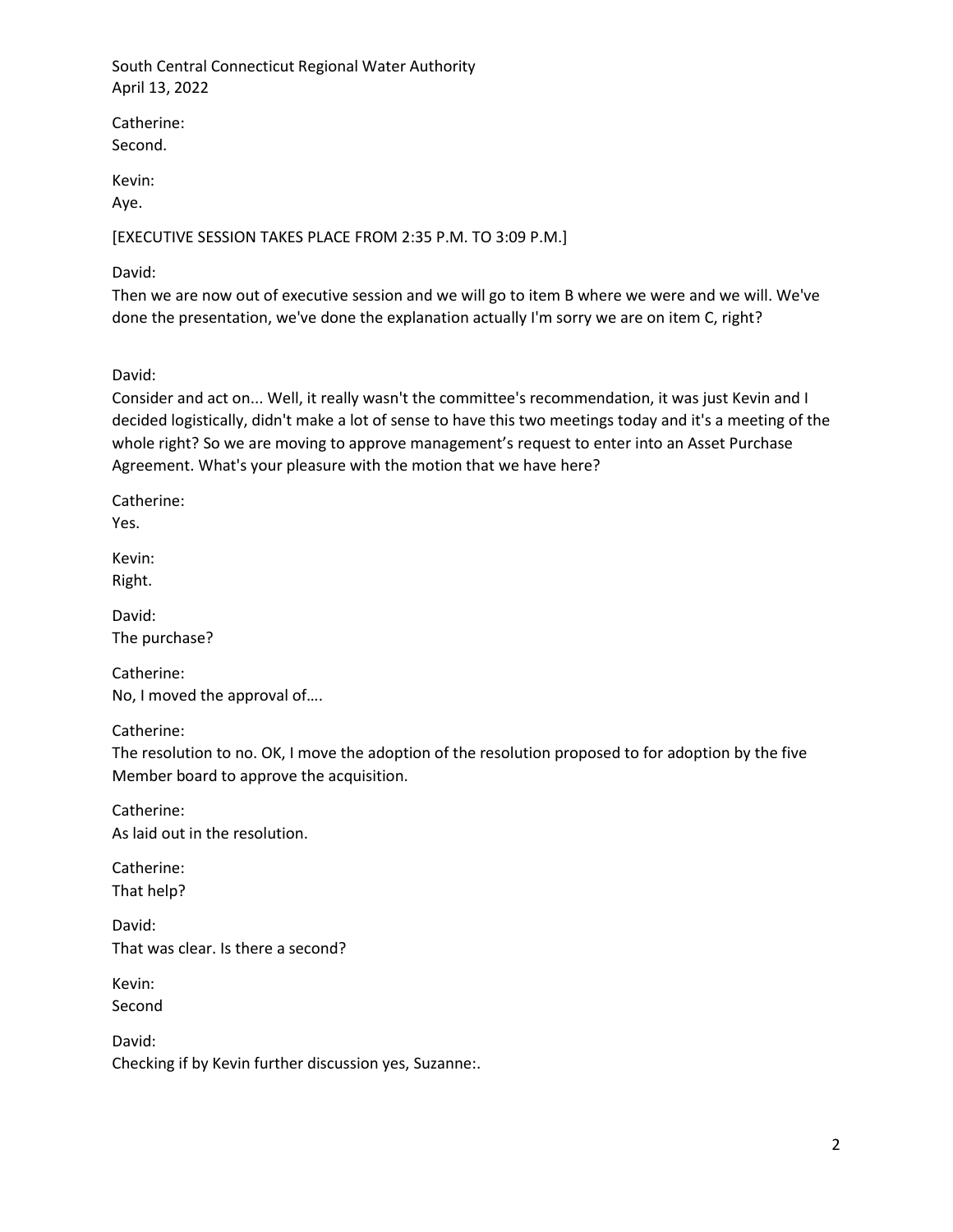Suzanne: And can you, can you put the rest? Can you put the resolution back up?

David: Yeah, I yeah, I, I I can't, but.

David: Jennifer, if you can click on that, see.

David: Any other last minute questions?

Kevin: I would just say that that.

Kevin:

Based on discussion in the opportunity to review and have questions answered during executive session that I'm comfortable approving this resolution at this time.

David: Thank you.

David: Are there other questions or comments?

David:

Seeing none, sensing already to vote, all those in favor of the motion signify by saying aye. Aye, I heard four voices out of the four votes we have presents. So that's good. We'll move on to the next item on the agenda, which is the act. Consider an act on a resolution to approve.

Catherine:

Aye.

Kevin:

Aye.

David:

The 9th Amendment of the Authority Voluntary Investment Plan. What's your pleasure, folks? With this motion?

Suzanne: And the ad. I'm sorry, is there a motion?

David:

That it's on the screen and it's one that was in our packet. The resolution for adoption.

Suzanne:

Yeah.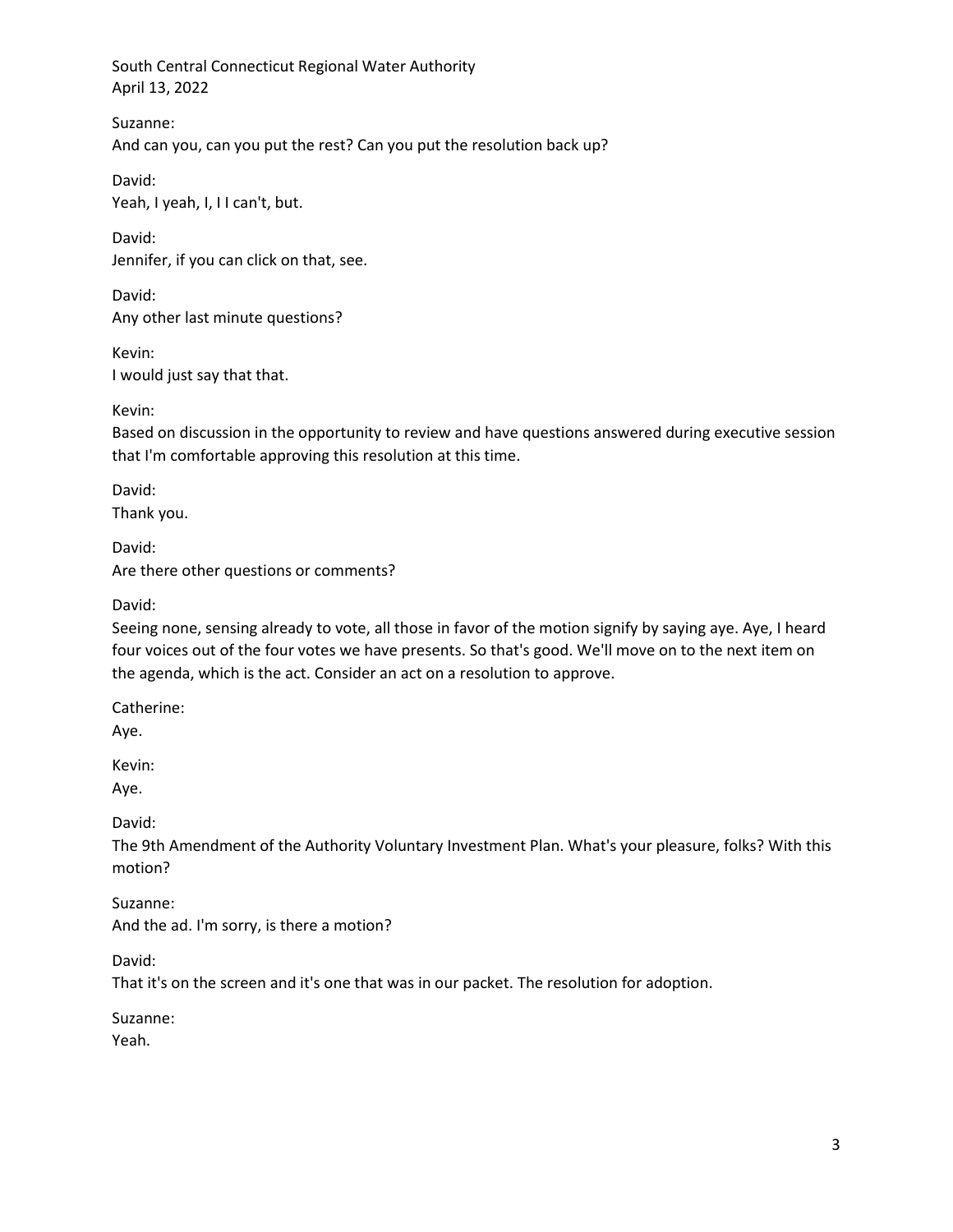Suzanne:

No, I was gonna make a comment before the motion was made, David. So I'm just waiting for someone to make the motion.

David: OK, so who would like?

Kevin: I can make the motion to approve this resolution.

David: Who would like?

David: All right. Is there a second?

Catherine: I second the motion.

David: Second by Catherine, OK. And there are questions. Suzanne:, did you have one or comment?

Suzanne:

It just one and you may have explained this and if you can't explain this in public session then that's fine. Is the adopted effective date of. Is that related to the transaction?

Donna:

Yes.

Suzanne: OK.

David: Thank you, Donna.

David: Right. Other questions or comments?

David:

Sensing already to vote, all those in favor signify by saying aye.

Group

Aye.

David:

Alright, I heard four voice in four voices. Alright, very good. So the last item we have on this special meeting agenda which cannot be adjusted is for adjournment.

Catherine: I moved the question.